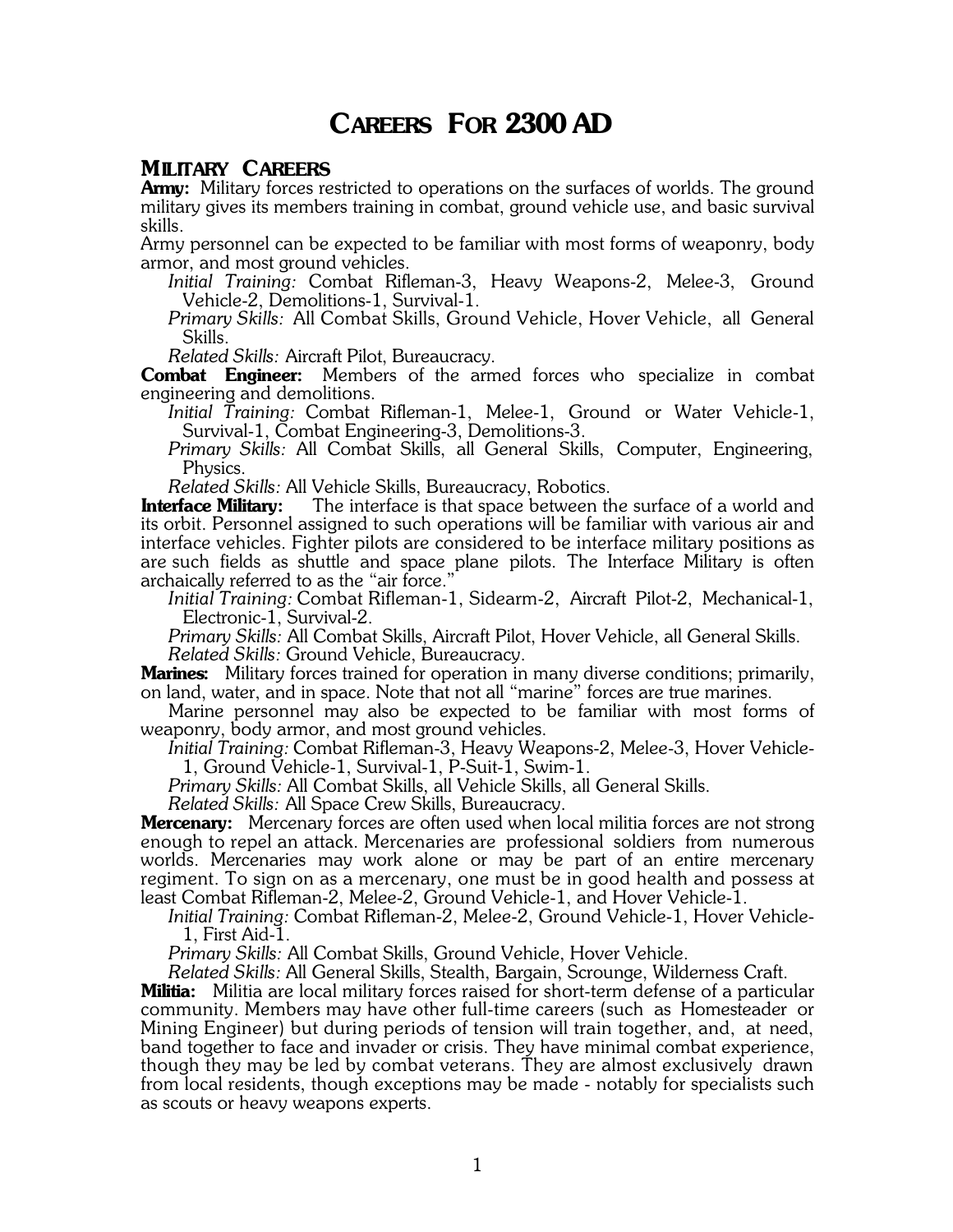*Initial Training:* Combat Rifleman-1, Melee-1, First Aid-1.

*Primary Skills:* All Combat Skills, all Vehicle Skills (except LTA or Sea Vehicle). *Related Skills:* Mechanical, Electronic, Scrounge, Wilderness Craft.

**Sea Military:** Concerned with operations on oceans of water, sea military personnel can pick up a variety of skills. Their duties involve the operation of water vehicles, most of which are of hydrofoil design, requiring very specialized skills for operation. Note that most nations' navies encompass both Sea Military and Space Military branches, though those trained for the Sea Military rarely are involved with the Space Military divisions.

*Initial Training:* Combat Rifleman-2, Heavy Weapons-3, Melee-2, Sea Vehicle-3, Survival-1.

*Primary Skills:* All Combat Skills, Sea Vehicle, Hover Vehicle, all General Skills. *Related Skills:* Aircraft Pilot, Bureaucracy.

**Space Military:** This includes almost all positions on spacecraft of a military nature. Gunners, pilots, remote pilots, engineers, medics, navigators, and computer operators are required on all military vessels. Also, some security and ship's troops positions not filled by marines are assigned to spacecraft - these will be heavily trained in advanced weaponry and zero-gravity combat methods.

*Initial Training:* Combat Rifleman-1, Sidearm-1, Melee-1, Mechanical-1, Electronic-1, P-Suit-2.

*Primary Skills:* All Combat Skills, all Space Crew Skills, Computer.

*Related Skills:* All General Skills.

#### **EXPLORATORY CAREERS**

**Contact:** Contact teams are sent to worlds which are particularly interesting as determined by a scout team. Contact personnel are well versed in various scientific areas such as biology, chemistry, linguistics, and anthropology. However, these skills are put to use in the field on an unknown world far away from the academic life of a business or university.

*Initial Training:* Sidearm-1, Survival-3, Linguistics-2, Anthropology-1, Psychology-1, P-Suit-2.

*Primary Skills:* Ground Vehicle, Hover Vehicle, Sea Vehicle, all Academic Skills. *Related Skills:* All Intellectual Skills, all Journalistic Skills, all General Skills.

**Scout:** Initial survey of a system is done by scouts. These scouts use their ships and ship's sensors to detect the large scale characteristics of systems and worlds. Mapping and starcharting are their specialties, breaking new ground for exploratory teams and settlers. Scouts are often the first to contact high-technology alien races.

*Initial Training:* Combat Rifleman-1, Sidearm-1, Melee-1, Mechanical-1, Electronic-1, P-Suit-2.

*Primary Skills:* All Space Crew Skills, Chemistry, Biology, Geology, Astronomy, Physics, Survival.

*Related Skills:* All Combat Skills, all Vehicle Skills, all Mercantile Skills, Linguistics, History, Anthropology, Psychology, all General Skills.

#### **ACADEMIC CAREERS**

Academics involves all forms of higher learning. The academic pursuits usually involve grants from some government, business, foundation, or university which allow the individual to perform in-depth study or pratical applications of knowledge already accumulated.

*Initial Training:* Computer-1, Bureacracy-1, Information Gathering-2, Writing-1. *Primary Skills:* One Academic Skill (see below), all Intellectual Skills. *Related Skills:* Two other Academic Skills (see below), Writing.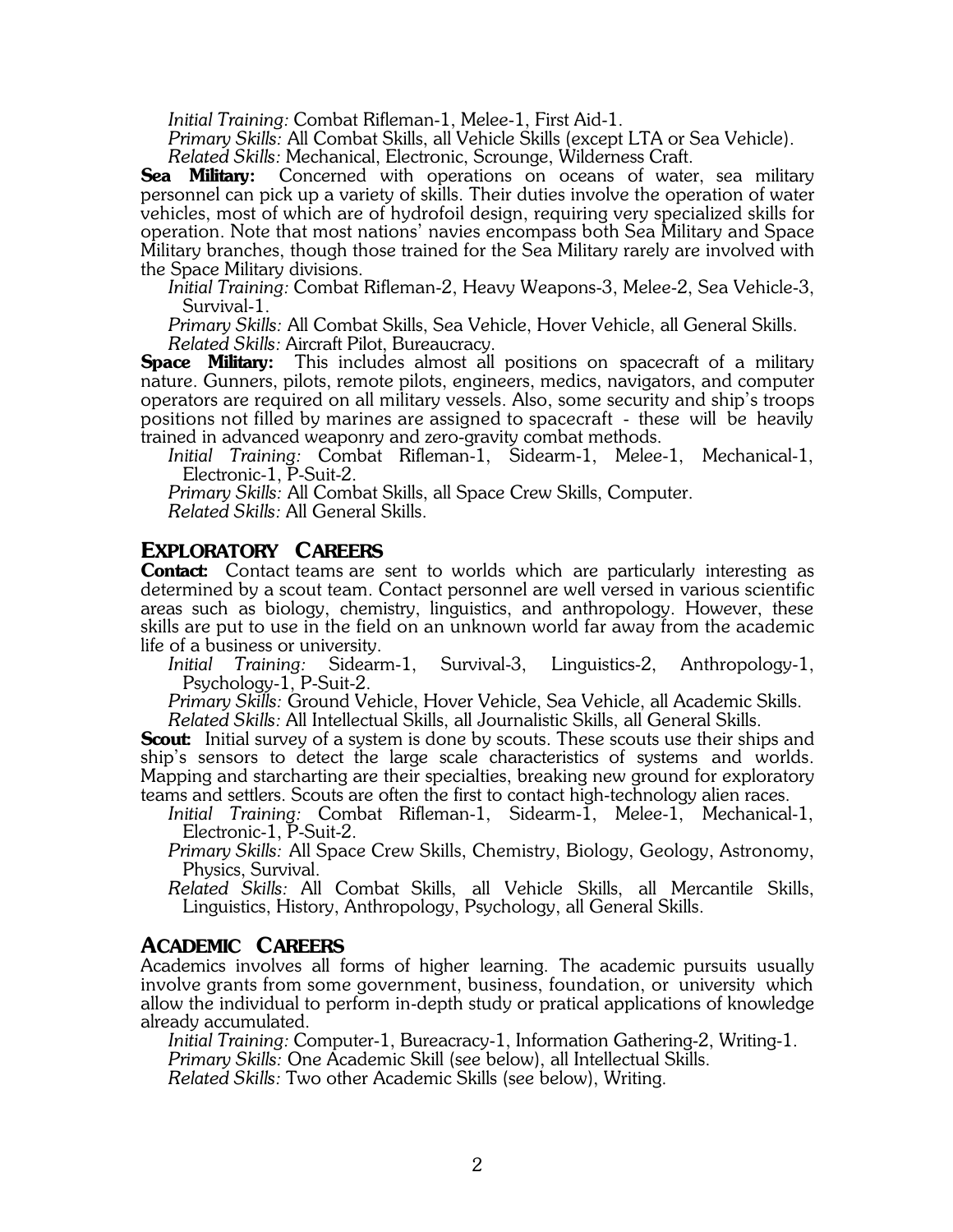*Note:* The primary skill represents a major field of study which is chosen by the player upon hiring on, and is the only academic skill that can be purchased as a primary skill. The related academic skills represent minor fields of study and are also picked by the player upon hiring on.

## **FRONTIER WORLD CAREERS**

Colony worlds make up a new frontier for humanity, and like the frontiers of the past, when it was Earth's continents that were being explored, they demand a tough breed of people to tame them. Such people are likely to be fiercely individualistic, this being the motivation that has driven them from the "overly civilized" Core worlds.

(Note: A character need not have been born on a Frontier world to follow a Frontier World Career.)

**Colonist:** Life as a colonist on the frontier is in many ways like that of a pioneer in the New World. Luxuries are comparitively few, and one must rely heavily upon one's own skills to make a home in a newfound environment.

*Initial Training:* Sidearm-1, Melee-2, Ground Vehicle-2, Sea Vehicle-1, Survival-2, First Aid-1, Swim-1, P-Suit-1.

*Primary Skills:* All General Skills, all Vehicle Skills.

*Related Skills:* All Combat Skills, Biology, Chemistry, Environmental Engineering, Geology, all Mercantile Skills.

**Convoy Runner:** Many frontier communities have been cut off from other human communities for months or even years by the destruction of towns or because of infiltration by Kafer bands. Some people specialize in running supplies (food, ammunition, power cells, hydrogen, weapons) to isolated communities, braving hostile terrain and roving Kafer bands to deliver these supplies.

*Initial Training:* Ground Vehicle-1 or Hover Vehicle-1, Sidearm-1, Melee-1, Trader-1, Bargain-1.

*Primary Skills:* All Mercantile Skills, Combat Rifleman, all Vehicle Skills (except LTA Vehicle), Mechanical.

*Related Skills:* Bureacracy, Tactics, First Aid, Survival, Scrounge, Wilderness Craft.

**Fisherman:** When a frontier planet's equivalent of a fish are useless as food for humans, often they have become valuable in a newly developing exotic chemical industry as a source of lubricating and machine oil, and as fertilizer.

*Initial Skills:* Ground Vehicle-1, Survival-1, First Aid-1.

*Primary Skills:* Sea Vehicle, Hover Vehicle.

*Related Skills:* Biology, Melee, Combat Rifleman, Scrounge, Leader.

**Homesteader:** On many frontier worlds, goverments have made land available to prospective frontier settlers in exchange for their agreement to farm of mine the land and to turn a percentage of the crop or mine output over to the government. Homesteader refers to any person living on his own land on the frontier, including hydroponic farmers, meat animal raisers, and independent miners. Besides highly specialized skills (such as farming or animal husbandry), the homesteader will have more generally apllied skills such as:

*Initial Training:* Sidearm-1, Melee-1, Ground Vehicle-1, Survival-1, First Aid-1.

*Primary Skills:* All Mercantile Skills, all General Skills (except Swim, Vacc Suit, Scrounge, and Wilderness Craft), all Vehicle Skills (except LTA Vehicle),.

*Related Skills:* Demolitions, Combat Rifleman, Leader, Wilderness Craft, Scrounge, Biology.

**Hunter:** On many worlds, hunters provide food by killing local wildlife. Other times, they may make money by bringing back live specimens of rare species; less scrupulous hunters make money as poachers.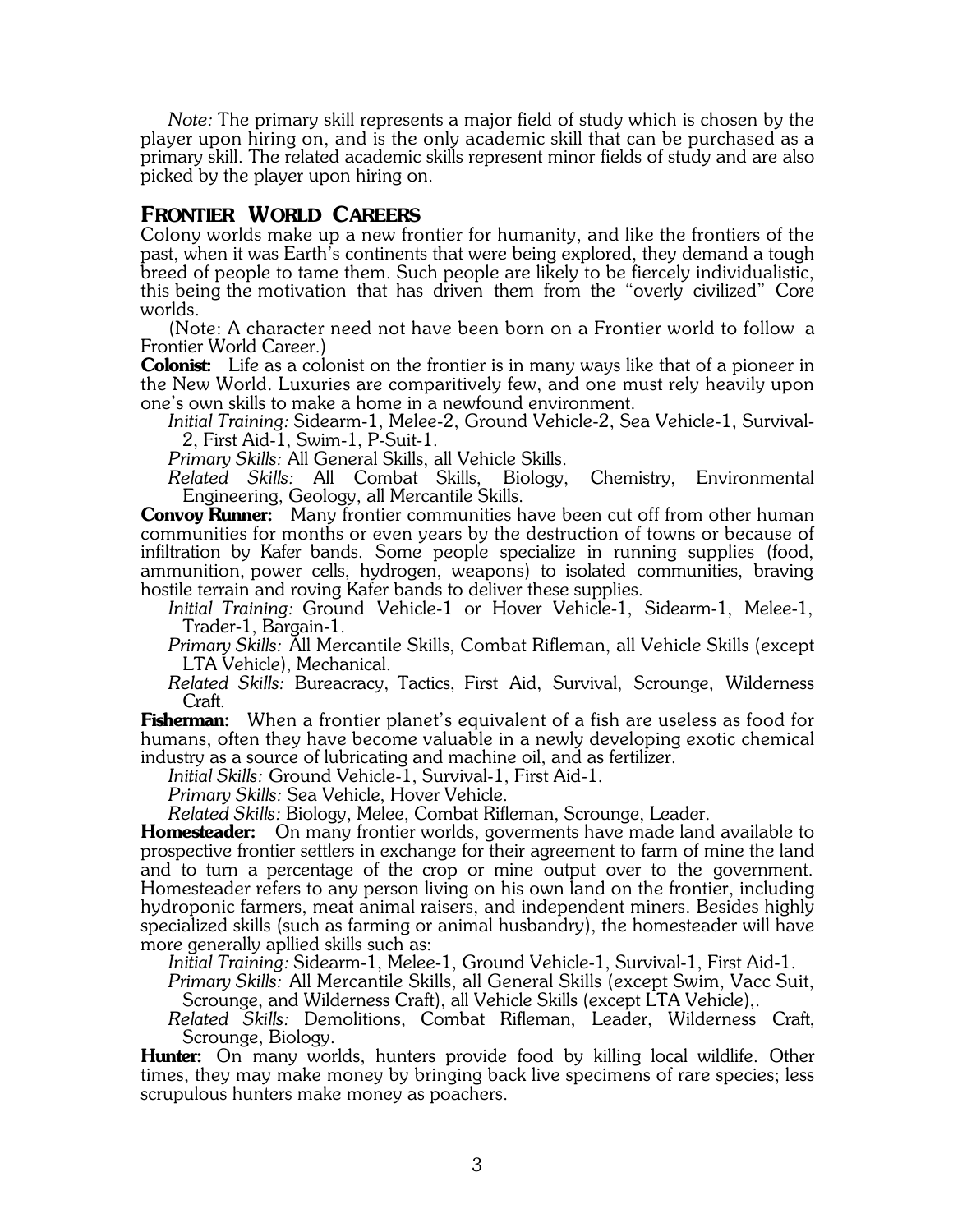*Initial Training:* Combat Rifleman-2, Heavy Weapons-1, Sidearm-1, Survival-1, Ground Vehicle-1 or Hover Vehicle-1, Wilderness Craft-1, Hunting-2.

*Primary Skills:* Combat Rifleman, Heavy Weapons, Sidearm, Melee, all Vehicle Skills (except LTA Vehicle), Wilderness Craft, Hunting.

*Related Skills:* All Underworld Skills, all General Skills (except Wilderness Craft).

**Prospector:** Prospectors are individuals often living alone on the frontier, who explore new territory in a never-ending search for new bonanzas of heavy metals and rare earths. A discovery may be developed by a prospector with enough money to buy the equipment to mine it himself, or the claim may be sold to a large mining corporation which has the resources to develop it.

*Initial Training:* Prospecting-3, Mining-2, Demolitions-2, Survival-1, Ground Vehicle-1.

*Primary Skills:* All Mercantile Skills, all General skills, Geology, Forward Observer, Hover Vehicle, Ground Vehicle, Demolitions, Survival.

*Related Skills:* Melee, Computer, Streetwise, Bureaucracy, Leader, Scrounge,

Wilderness Craft.<br>**Scavenger:** The Kai The Kafer War has littered the surface of several planets with abandoned military equipment and vehicles, discarded weapons, even whole cities destroyed by Kafer warheads destroyed early in the invasion. Scavengers collect hardware, vehicles, and other items which they can repair and sell or sell as they find them. Some specialize in scrap metal, weapons, vehicles, and electronic equipment or in heavy machinery or machine tools from destroyed towns and factories. A few may have acquired Vacc Suit skill, using it with special armor in exploring radioactive ruins.

*Initial Training:* Survival-1, Sidearm-1, Melee-2, Ground Vehicle-2, Mechanical-2, First Aid-1.

*Primary Skills:* All Mercantile Skills, all Vehicle Skills (except LTA Vehicle), Scrounge.

*Related Skills:* All Combat Skills, all General Skills (except Scrounge and Swim).

**Troubleshooter:** Many corporations have interests on the frontier worlds. However, keeping in contact with them involves direct contact, which is quite unpalatable to an executive used to his metro office complex lifestyle on Earth. Troubleshooters are employed to bridge this gap - to investigate problems or potential problems on the frontier worlds and report back to corporation headquarters.

*Initial Training:* Combat Rifleman-1, Sidearm-1, Melee-3, Streetwise-2, Survival-1, Stealth-1, P-Suit-2.

*Primary Skills:* All Combat Skills, all Vehicle Skills, all Underworld Skills, all General Skills, Information Gathering.

*Related Skills:* Computer, Bureacracy, all Space Crew Skills, Psychology.

**Wilderness Guide:** Wilderness guides live at the edge of the frontier. Generally, they have other careers to occupy their time, such as being a scavenger or homesteader. Nonetheless, their knowledge of the surrounding area and wildlife makes them invaluable as military scouts, or as guides for supply convoys or scientific expeditions.

*Initial Training:* Sidearm-1, First Aid-1, Ground Vehicle-1 or Hover Vehicle-1, Mechanical-1, Biology-1, Geology-1, Survival-1.

*Primary Skills:* Wilderness Craft, all Vehicle Skills (except LTA Vehicle), Combat Rifleman, Melee, Bargain, Survival, First Aid.

*Related Skills:* Stealth, Electronic, Prospecting.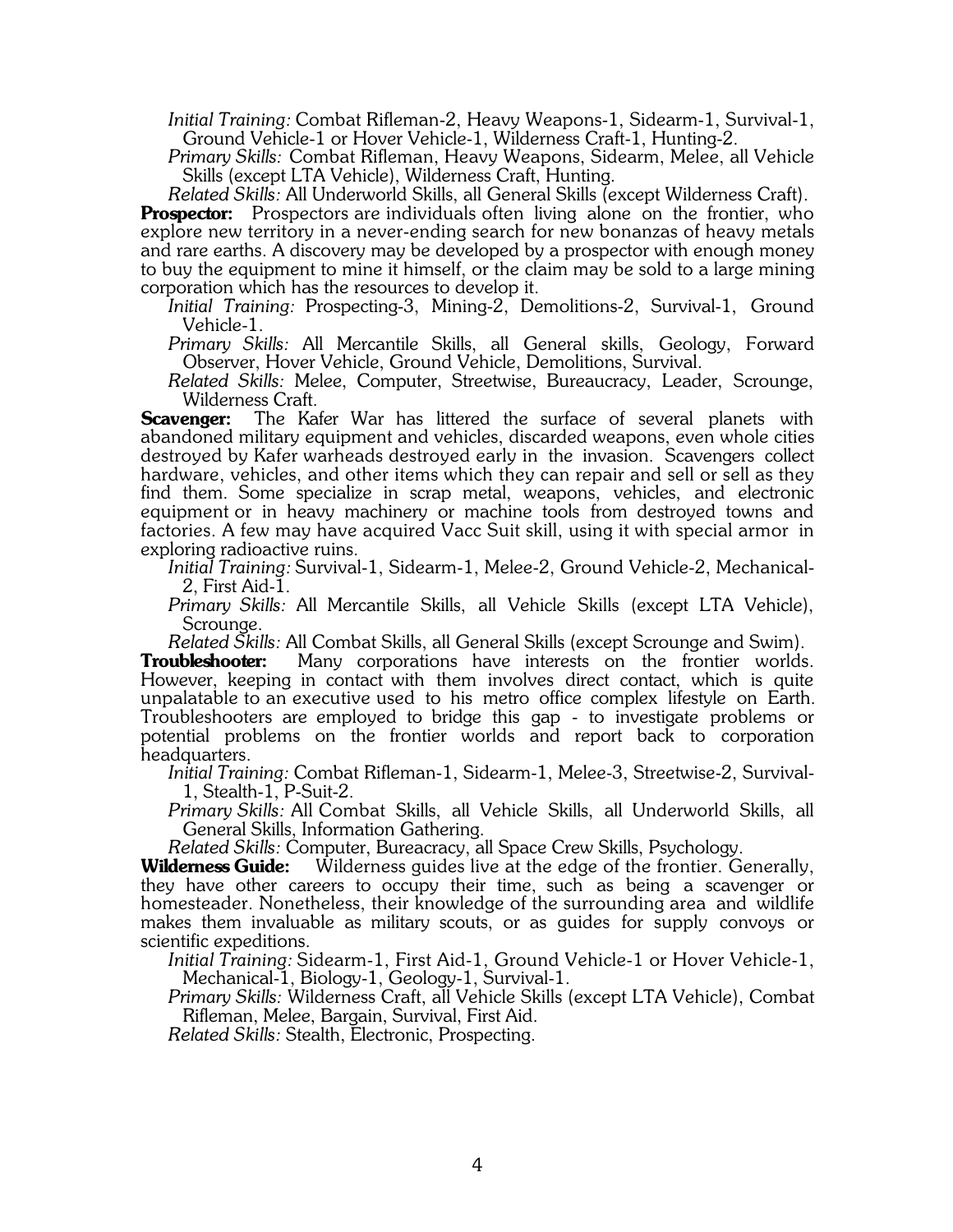## **CORE WORLD CAREERS**

Life on a Core world is very different from that on a Frontier world. Computer technology is a daily fact in the lives of Core world inhabitants. At birth, they are entered into computer files. If they make a purchase, funds are exchanged by computer. When they marry, it is entered into the files in order to keep track of the effects on their bank accounts and their benefits when they retire. Only the very, very rich or the very criminal escape this codification.

This type of environment gives rise to a very different set of skills from those learned by Frontiersmen. Most Core world careers involve providing some sort of service to the community at large.

(Note: A character need not be from a Core world in order to be trained in a Core World Career, but he must, at least, be from a very large center of population, such as the capitol of a long-standing colony.)

*Initial Training:* Computer-2, Ground Vehicle-2, Bureaucracy-2, Information Gathering-1, Electronic or Mechanical-3.

*Primary Skills:* All Intellectual Skills, all Mercantile Skills, Streetwise, First Aid, Electronic, Mechanical, and Swim.

*Related Skills:* All Journalistic Skills, all Underworld Skills, all Academic Skills.

# **GOVERNMENT AND CIVILIAN CAREERS**<br>**Administrator:** A government or corporate adj

A government or corporate administrator leads a very cerebral life, usually in the Core or in the bigger cities on the Frontier. Their jobs range from information gathering and dissemination to business forecasting and product management.

*Initial Training*: Bureacracy-3, Information Gathering-2, Writing-2, Psychology-1. *Primary Skills:* All Intellectual Skills, Psychology.

*Related Skills:* All Journalistic Skills, all Underworld Skills, Appraisal.

**Belt Miner:** Belt miners are trained in the discovery of resources in deep space, usually in an asteroid belt, a gas giant ring system, of the Trojan points of a large, high-G planet. They may be in the employ of a large company, or they may be independents who prospect in hopes of making a big strike and setting themselves up for life. It is a rugged life, and it takes a self-reliant, determined individual to carve a niche for himself in this dangerous line of work.

*Initial Training:* P-Suit-2, Zero-G-2, Prospecting-3, Scooter Pilot-1, Demolitions-1, Mining-1.

*Primary Skills:* All Space Crew skills, all General Skills, Geology, Forward Observer, Leader, Scooter Pilot, Demolitions.

*Related Skills:* Melee, Computer, Streetwise, Bureaucracy, Appraisal.

**Clergyman:** Though man has reached out and attained the stars, his inner search for reason still continues. Many religions are popular on the frontier (including Christianity, Judaism, Buddhism, Islam, Hinduism, the Brotherhood of the Sphere, Disciples of Terran Purity, Followers of the Suns, the Order of the Unicorn, and the Mediators), and some provide the inspiration needed to be heard by these colonists.

*Initial Training:* Religion-3, Bureacracy-1, Writing-1, Psychology-2, History-1.

*Primary Skills:* Religion, all Intellectual Skills, Writing, Psychology, History.

*Related Skills:* Streetwise, Linguistics, all General Skills.

**Field Agent:** For particularly nasty business, governments and corporations alike employ field agents. These are spies and information/disinformation experts used to enhance their employer's standing, often at the expense of their competitors.

*Initial Training:* Streetwise-2, Forgery-1, Information Gathering-2, Computer-2, Sidearm-1, Melee-2, Bureacracy-1, Stealth-1.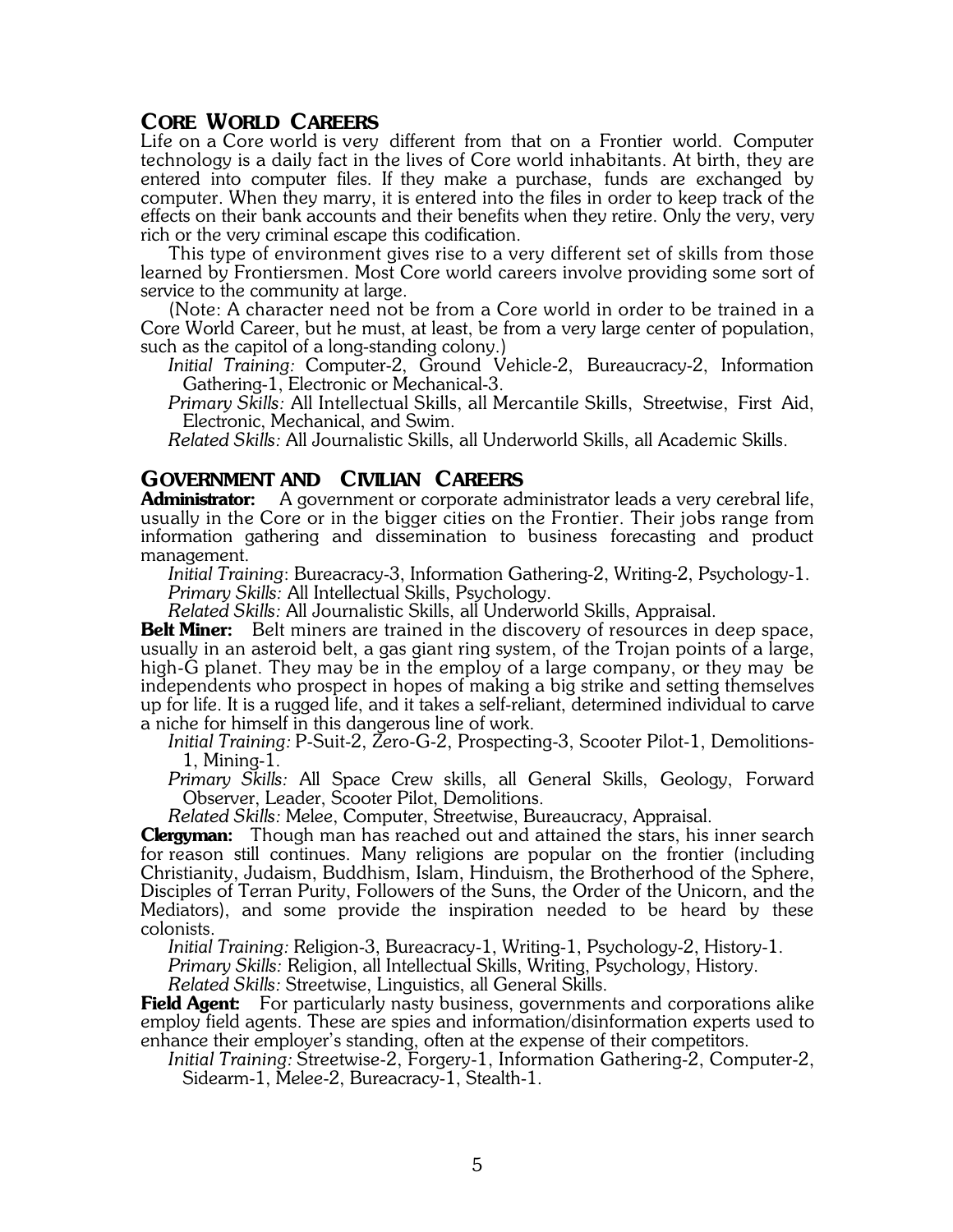*Primary Skills:* All Underworld Skills, all Intellectual Skills, Melee, Sidearm, Psychology.

*Related Skills:* All Journalistic Skills, all General Skills, Demolitions, all Vehicle Skills.

**Independent Trader:** An independent trader either uses his own ship for mercantile activities or rents space on other ships for the same purpose. The goals are the same - purchase strange, exotic materials on the fringes of human space for sale to the hungry masses at the core.

*Initial Training:* Appraisal-2, Trader-2, Bargain-2, Bureaucracy-1, Streetwise-1.

*Primary Skills:* All Mercantile Skills, all Space Crew Skills.

*Related Skills:* All Underworld Skills, all Intellectual Skills, all General Skills,

Sidearm, Melee.<br>**Journalist:** Journali Journalism has become much more sophisticated - cameras are shoulder mounted and microphones can be very easily concealed for either cosmetic or fraudulent purposes. However, the journalist's function reamains virtually unchanged. Large broadcasting firms and foundations employ large numbers of journalists to bring in exotic news from human space.

*Initial Training:* Writing-3, Imaging-1, Information Gathering-2, Streetwise-1, Bureaucracy-1.

*Primary Skills:* All Journalistic Skills, all Intellectual Skills, Psychology.

*Related Skills:* All Underworld Skills, Linguistics, History.

**Law Enforcement:** Keeping the peace, whether in the core or on the frontier, requires a special type of law enforcement agent. Law enforcement officials are trained to handle dangerous situations using either psychology or weaponry.

*Initial Training:* Sidearm-2, Melee-2, Streetwise-1, Ground Vehicle-2, Law-1, Psychology-1, Stealth-1.

*Primary Skills:* All Underworld Skills, all Intellectual Skills, all General Skills, Sidearm, Melee.

*Related Skills:* All Vehicle Skills, Psychology, all Journalistic Skills.

**Lawyer:** In the modern age of mega-corporations and foundations, corporate and foundation lawyers are in high demand. Of course, there is also the traditional need for personal lawyers.

*Initial Training:* Law-3, Bureacracy-2, Information Gathering-2, Writing-1, Psychology-1, Streetwise-1.

*Primary Skills:* All Intellectual Skills, Psychology, Streetwise.

*Related Skills:* All Journalistic Skills, all Underworld Skills.

**Mining Engineer:** A mining engineer is a step above the lone prospector in that he works for (or owns) a corporation with considerable financial and technological backing. Many frontier towns began as communities around single-shaft mineheads first developed by mining consortiums or corporations. Mining engineers have continued mineral surveys and exploratory mining on the frontier even during the turmoil of the Kafer War.

*Initial Training:* Appraisal-2, Trader-1, Geology-1, Engineering-1, Demolitions-1, Prospecting-1, Mining-1.

*Primary Skills:* All Mercantile Skills, Bureaucracy, Electronics, Engineering, Demolitions, Mining, Prospecting, Geology.

*Related Skills:* Survival, First Aid, Sidearm, Melee, Ground Vehicle, Hover Vehicle, Heavy Equipment Operator, Chemistry.

**Technician:** Technical personnel are heavily trained in one or two areas of expertise, with some related training in other areas. On some stations, crewmembers are considered to be technicians first and foremost. In other settings, the technician can be found in the employment of government or business, as a specialist aboard a starship, or in a wide variety of other settings. Though not necessarily glamorous, the technician is an indispensable part of life in a high-tech society.